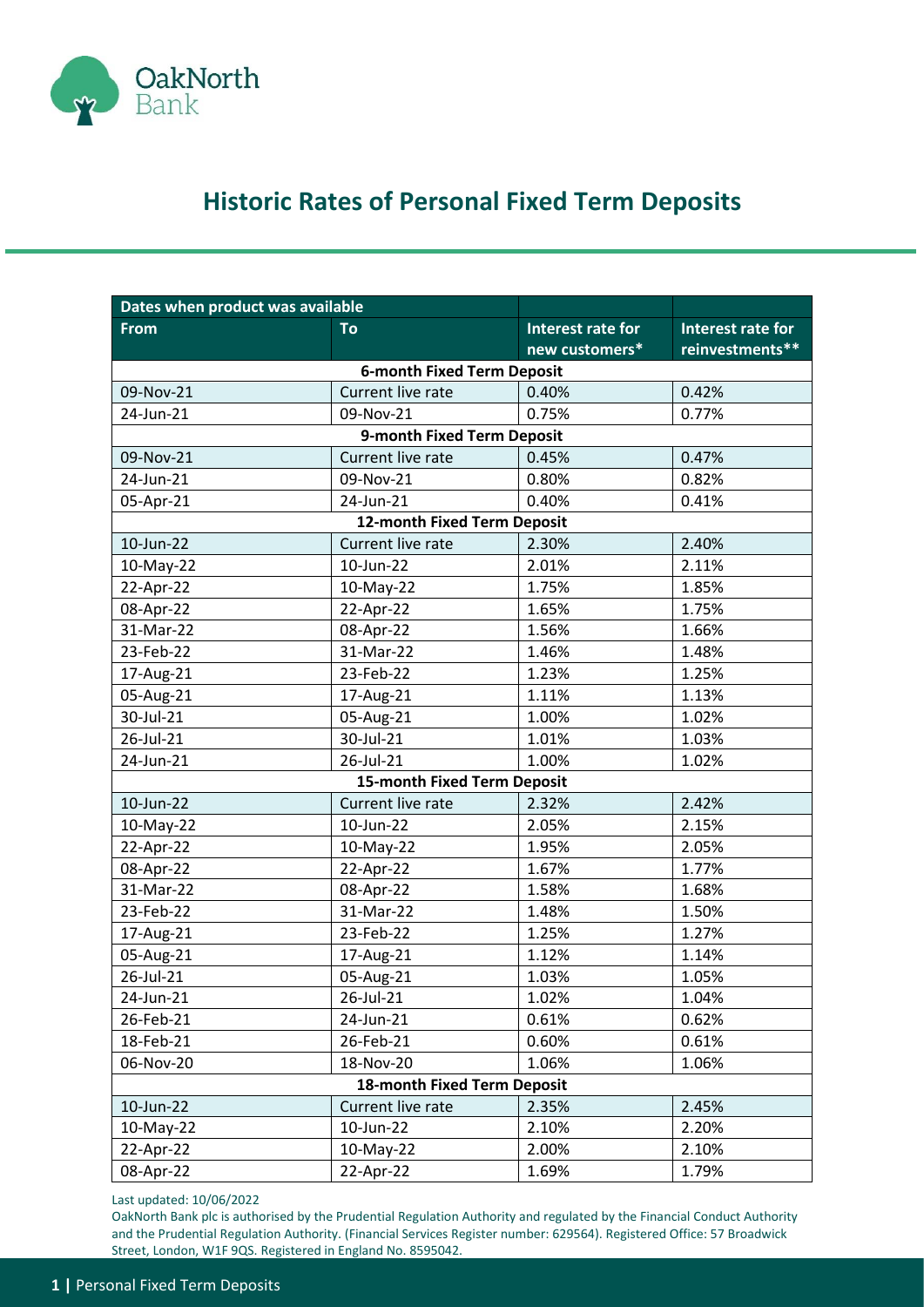

| 31-Mar-22                          | 08-Apr-22                   | 1.60% | 1.70% |  |
|------------------------------------|-----------------------------|-------|-------|--|
| 23-Feb-22                          | 31-Mar-22                   | 1.50% | 1.52% |  |
| 17-Aug-21                          | 23-Feb-22                   | 1.27% | 1.29% |  |
| 05-Aug-21                          | 17-Aug-21                   | 1.13% | 1.15% |  |
| 26-Jul-21                          | 05-Aug-21                   | 1.05% | 1.07% |  |
| 24-Jun-21                          | 26-Jul-21                   | 1.04% | 1.06% |  |
| 26-Feb-21                          | 24-Jun-21                   | 0.63% | 0.64% |  |
| 18-Feb-21                          | 26-Feb-21                   | 0.62% | 0.63% |  |
| 10-Dec-20                          | 18-Feb-21                   | 0.62% | 0.62% |  |
| 04-Dec-20                          | 10-Dec-20                   | 0.72% | 0.72% |  |
|                                    | 24-month Fixed Term Deposit |       |       |  |
| 18-May-22                          | Current live rate           | 2.41% | 2.51% |  |
| 22-Apr-22                          | 18-May-22                   | 2.25% | 2.35% |  |
| 08-Apr-22                          | 22-Apr-22                   | 1.72% | 1.82% |  |
| 31-Mar-22                          | 08-Apr-22                   | 1.63% | 1.73% |  |
| 23-Feb-22                          | 31-Mar-22                   | 1.53% | 1.55% |  |
| 17-Aug-21                          | 23-Feb-22                   | 1.30% | 1.32% |  |
| 30-Jul-21                          | 17-Aug-21                   | 1.25% | 1.27% |  |
| 24-Jun-21                          | 30-Jul-21                   | 1.11% | 1.13% |  |
| 26-Feb-21                          | 24-Jun-21                   | 0.66% | 0.67% |  |
| 18-Feb-21                          | 26-Feb-21                   | 0.65% | 0.66% |  |
| 10-Dec-20                          | 18-Feb-21                   | 0.65% | 0.65% |  |
| 04-Dec-20                          | 10-Dec-20                   | 0.75% | 0.75% |  |
| 27-Nov-20                          | 04-Dec-20                   | 0.80% | 0.80% |  |
| 25-Nov-20                          | 27-Nov-20                   | 0.85% | 0.85% |  |
| 20-Nov-20                          | 25-Nov-20                   | 0.95% | 0.95% |  |
| 18-Nov-20                          | 20-Nov-20                   | 1.01% | 1.01% |  |
| 06-Nov-20                          | 18-Nov-20                   | 1.12% | 1.12% |  |
| 14-Oct-20                          | 06-Nov-20                   | 1.08% | 1.08% |  |
| 24-Sep-20                          | 14-Oct-20                   | 1.12% | 1.12% |  |
| 22-Sep-20                          | 24-Sep-20                   | 1.32% | 1.32% |  |
| 22-Sep-20                          | 22-Sep-20                   | 1.36% | 1.36% |  |
| 16-Sep-20                          | 22-Sep-20                   | 1.31% | 1.31% |  |
| 11-Sep-20                          | 16-Sep-20                   | 1.28% | 1.28% |  |
| 21-Aug-20                          | 11-Sep-20                   | 1.10% | 1.10% |  |
| 13-Aug-20                          | 21-Aug-20                   | 1.30% | 1.30% |  |
| 10-Aug-20                          | 13-Aug-20                   | 1.15% | 1.15% |  |
| 11-Jul-20                          | 10-Aug-20                   | 0.83% | 0.83% |  |
| 18-Jun-20                          | 11-Jul-20                   | 0.93% | 0.93% |  |
| 16-Jun-20                          | 18-Jun-20                   | 1.03% | 1.03% |  |
| 01-Jun-20                          | 16-Jun-20                   | 1.07% | 1.07% |  |
| 26-May-20                          | 01-Jun-20                   | 1.36% | 1.36% |  |
| <b>30-month Fixed Term Deposit</b> |                             |       |       |  |
| 18-May-22                          | Current live rate           | 2.42% | 2.52% |  |
| 22-Apr-22                          | 18-May-22                   | 2.26% | 2.36% |  |
| 08-Apr-22                          | 22-Apr-22                   | 1.73% | 1.83% |  |
| 31-Mar-22                          | 08-Apr-22                   | 1.64% | 1.74% |  |
| 23-Feb-22                          | 31-Mar-22                   | 1.54% | 1.56% |  |
| 17-Aug-21                          | 23-Feb-22                   | 1.31% | 1.33% |  |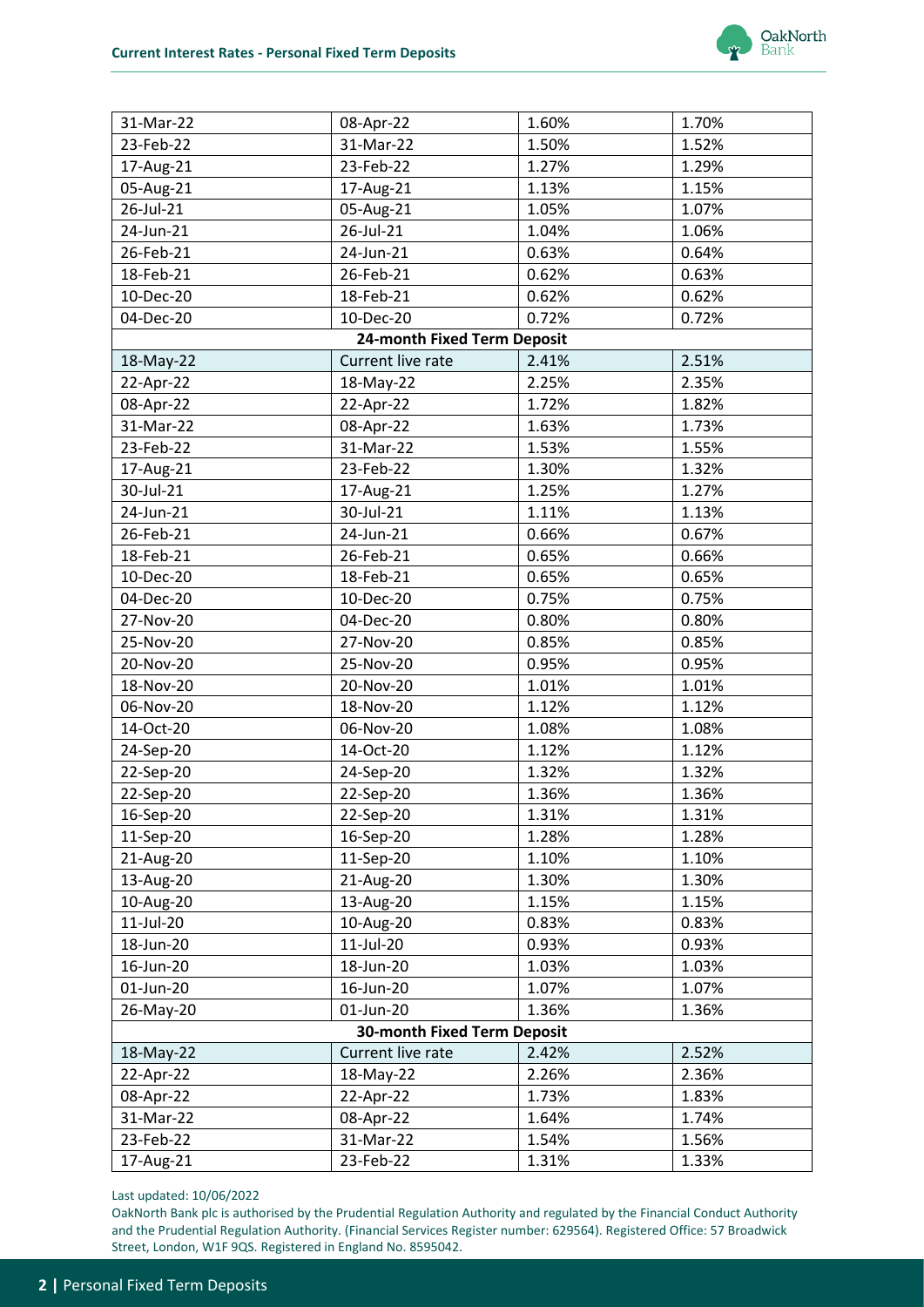

| 30-Jul-21 | 17-Aug-21                          | 1.26% | 1.28% |
|-----------|------------------------------------|-------|-------|
| 24-Jun-21 | 30-Jul-21                          | 1.12% | 1.14% |
| 26-Feb-21 | 24-Jun-21                          | 0.67% | 0.68% |
| 18-Feb-21 | 26-Feb-21                          | 0.66% | 0.67% |
| 10-Dec-20 | 18-Feb-21                          | 0.66% | 0.66% |
| 04-Dec-20 | 10-Dec-20                          | 0.76% | 0.76% |
| 27-Nov-20 | 04-Dec-20                          | 0.81% | 0.81% |
| 25-Nov-20 | 27-Nov-20                          | 0.86% | 0.86% |
| 20-Nov-20 | 25-Nov-20                          | 0.96% | 0.96% |
| 18-Nov-20 | 20-Nov-20                          | 1.02% | 1.02% |
| 06-Nov-20 | 18-Nov-20                          | 1.13% | 1.13% |
| 14-Oct-20 | 06-Nov-20                          | 1.09% | 1.09% |
| 24-Sep-20 | 14-Oct-20                          | 1.13% | 1.13% |
| 22-Sep-20 | 24-Sep-20                          | 1.33% | 1.33% |
| 22-Sep-20 | 22-Sep-20                          | 1.37% | 1.37% |
| 16-Sep-20 | 22-Sep-20                          | 1.33% | 1.33% |
| 11-Sep-20 | 16-Sep-20                          | 1.30% | 1.30% |
| 21-Aug-20 | 11-Sep-20                          | 1.11% | 1.11% |
| 13-Aug-20 | 21-Aug-20                          | 1.31% | 1.31% |
| 10-Aug-20 | 13-Aug-20                          | 1.16% | 1.16% |
| 11-Jul-20 | 10-Aug-20                          | 0.84% | 0.84% |
| 18-Jun-20 | 11-Jul-20                          | 0.94% | 0.94% |
| 16-Jun-20 | 18-Jun-20                          | 1.04% | 1.04% |
| 01-Jun-20 | 16-Jun-20                          | 1.08% | 1.08% |
| 26-May-20 | 01-Jun-20                          | 1.37% | 1.37% |
| 14-Apr-20 | 26-May-20                          | 1.23% | 1.23% |
| 25-Mar-20 | 14-Apr-20                          | 1.66% | 1.66% |
| 20-Mar-20 | 25-Mar-20                          | 1.67% | 1.67% |
| 12-Mar-20 | 20-Mar-20                          | 1.24% | 1.24% |
| 08-Nov-19 | 12-Mar-20                          | 1.64% | 1.64% |
|           | <b>36-month Fixed Term Deposit</b> |       |       |
| 18-May-22 | Current live rate                  | 2.51% | 2.61% |
| 22-Apr-22 | 18-May-22                          | 2.27% | 2.37% |
| 08-Apr-22 | 22-Apr-22                          | 1.74% | 1.84% |
| 31-Mar-22 | 08-Apr-22                          | 1.65% | 1.75% |
| 23-Feb-22 | 31-Mar-22                          | 1.55% | 1.57% |
| 17-Aug-21 | 23-Feb-22                          | 1.32% | 1.34% |
| 30-Jul-21 | 17-Aug-21                          | 1.27% | 1.29% |
| 24-Jun-21 | 30-Jul-21                          | 1.13% | 1.15% |
| 18-Feb-21 | 24-Jun-21                          | 0.67% | 0.68% |
| 10-Dec-20 | 18-Feb-21                          | 0.67% | 0.67% |
| 04-Dec-20 | 10-Dec-20                          | 0.77% | 0.77% |
| 27-Nov-20 | 04-Dec-20                          | 0.82% | 0.82% |
| 25-Nov-20 | 27-Nov-20                          | 0.87% | 0.87% |
| 20-Nov-20 | 25-Nov-20                          | 0.97% | 0.97% |
| 18-Nov-20 | 20-Nov-20                          | 1.03% | 1.03% |
| 06-Nov-20 | 18-Nov-20                          | 1.14% | 1.14% |
| 14-Oct-20 | 06-Nov-20                          | 1.10% | 1.10% |
| 24-Sep-20 | 14-Oct-20                          | 1.14% | 1.14% |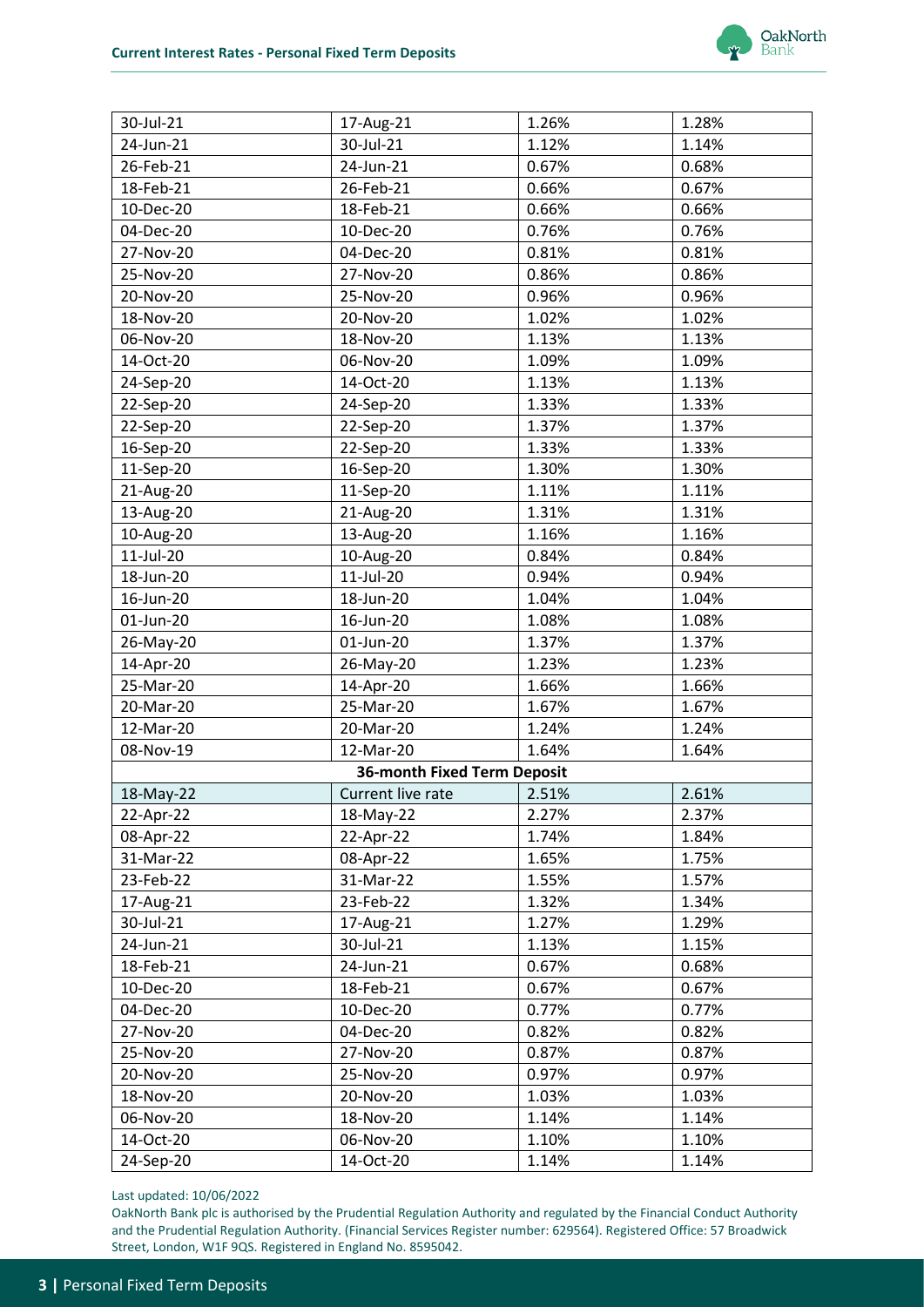

| 22-Sep-20                   | 24-Sep-20              | 1.34%          | 1.34%          |  |
|-----------------------------|------------------------|----------------|----------------|--|
| 22-Sep-20                   | 22-Sep-20              | 1.38%          | 1.38%          |  |
| 16-Sep-20                   | 22-Sep-20              | 1.34%          | 1.34%          |  |
| 11-Sep-20                   | 16-Sep-20              | 1.31%          | 1.31%          |  |
| 21-Aug-20                   | 11-Sep-20              | 1.12%          | 1.12%          |  |
| 13-Aug-20                   | 21-Aug-20              | 1.32%          | 1.32%          |  |
| 10-Aug-20                   | 13-Aug-20              | 1.17%          | 1.17%          |  |
| 11-Jul-20                   | 10-Aug-20              | 0.85%          | 0.85%          |  |
| 18-Jun-20                   | 11-Jul-20              | 0.95%          | 0.95%          |  |
| 16-Jun-20                   | 18-Jun-20              | 1.05%          | 1.05%          |  |
| 01-Jun-20                   | 16-Jun-20              | 1.09%          | 1.09%          |  |
| 26-May-20                   | 01-Jun-20              | 1.38%          | 1.38%          |  |
| 14-Apr-20                   | 26-May-20              | 1.24%          | 1.24%          |  |
| 25-Mar-20                   | 14-Apr-20              | 1.67%          | 1.67%          |  |
| 20-Mar-20                   | 25-Mar-20              | 1.68%          | 1.68%          |  |
| 12-Mar-20                   | 20-Mar-20              | 1.26%          | 1.26%          |  |
| 08-Nov-19                   | 12-Mar-20              | 1.66%          | 1.66%          |  |
| 23-Oct-19                   | 08-Nov-19              | 1.84%          | 1.84%          |  |
| 06-Oct-19                   | 23-Oct-19              | 1.86%          | 1.86%          |  |
| 17-Sep-19                   | 06-Oct-19              | 1.82%          | 1.82%          |  |
| 05-Sep-19                   | 17-Sep-19              | 2.00%          | 2.00%          |  |
| 20-Aug-19                   | 05-Sep-19              | 2.08%          | 2.08%          |  |
| 03-Jul-19                   | 20-Aug-19              | 2.14%          | 2.14%          |  |
| 08-May-19                   | 03-Jul-19              | 2.20%          | 2.20%          |  |
| 48-month Fixed Term Deposit |                        |                |                |  |
|                             |                        |                |                |  |
| 18-May-22                   | Current live rate      | 2.52%          | 2.62%          |  |
| 22-Apr-22                   | 18-May-22              | 2.28%          | 2.38%          |  |
| 08-Apr-22                   | 22-Apr-22              | 1.75%          | 1.85%          |  |
| 31-Mar-22                   | 08-Apr-22              | 1.66%          | 1.76%          |  |
| 23-Feb-22                   | 31-Mar-22              | 1.56%          | 1.58%          |  |
| 17-Aug-21                   | 23-Feb-22              | 1.33%          | 1.35%          |  |
| 30-Jul-21                   | 17-Aug-21              | 1.28%          | 1.30%          |  |
| 24-Jun-21                   | 30-Jul-21              | 1.14%          | 1.16%          |  |
| 26-Feb-21                   | 24-Jun-21              | 0.69%          | 0.70%          |  |
| 18-Feb-21                   | 26-Feb-21              | 0.68%          | 0.69%          |  |
| 10-Dec-20                   | 18-Feb-21              | 0.68%          | 0.68%          |  |
| 04-Dec-20                   | 10-Dec-20              | 0.78%          | 0.78%          |  |
| 27-Nov-20                   | 04-Dec-20              | 0.83%          | 0.83%          |  |
| 25-Nov-20                   | 27-Nov-20              | 0.88%          | 0.88%          |  |
| 20-Nov-20                   | 25-Nov-20              | 0.98%          | 0.98%          |  |
| 18-Nov-20                   | 20-Nov-20              | 1.04%          | 1.04%          |  |
| 06-Nov-20                   | 18-Nov-20              | 1.15%          | 1.15%          |  |
| 14-Oct-20                   | 06-Nov-20              | 1.11%          | 1.11%          |  |
| 24-Sep-20                   | 14-Oct-20              | 1.15%          | 1.15%          |  |
| 22-Sep-20                   | 24-Sep-20              | 1.35%          | 1.35%          |  |
| 22-Sep-20                   | 22-Sep-20              | 1.39%          | 1.39%          |  |
| 16-Sep-20                   | 22-Sep-20              | 1.35%          | 1.35%          |  |
| 11-Sep-20<br>21-Aug-20      | 16-Sep-20<br>11-Sep-20 | 1.32%<br>1.13% | 1.32%<br>1.13% |  |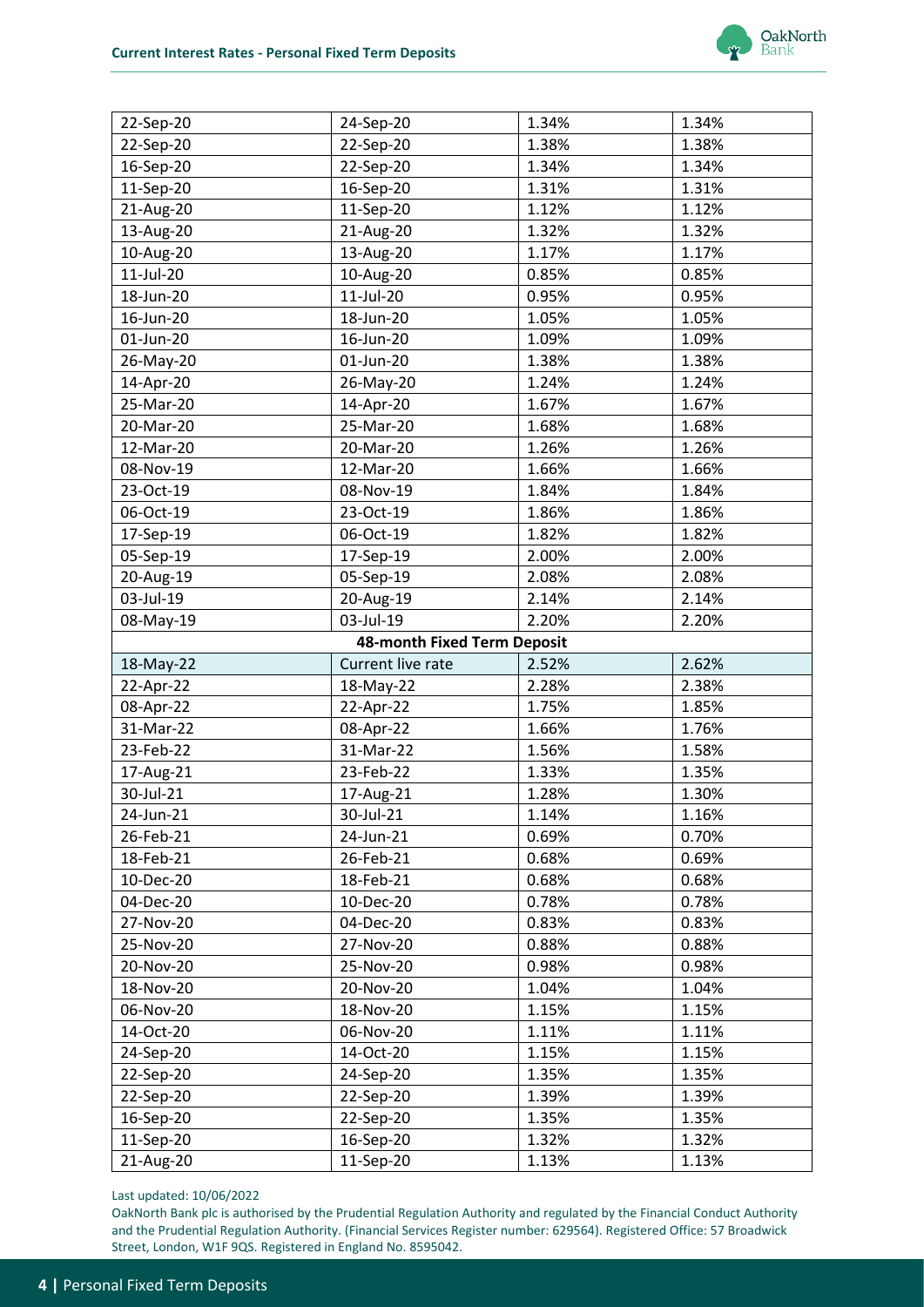

| 13-Aug-20                                        | 21-Aug-20                   | 1.33% | 1.33% |  |
|--------------------------------------------------|-----------------------------|-------|-------|--|
| 10-Aug-20                                        | 13-Aug-20                   | 1.18% | 1.18% |  |
| 11-Jul-20                                        | 10-Aug-20                   | 0.86% | 0.86% |  |
| 18-Jun-20                                        | 11-Jul-20                   | 0.96% | 0.96% |  |
| 16-Jun-20                                        | 18-Jun-20                   | 1.06% | 1.06% |  |
| 01-Jun-20                                        | 16-Jun-20                   | 1.10% | 1.10% |  |
| 26-May-20                                        | 01-Jun-20                   | 1.39% | 1.39% |  |
| 14-Apr-20                                        | 26-May-20                   | 1.25% | 1.25% |  |
| 25-Mar-20                                        | 14-Apr-20                   | 1.68% | 1.68% |  |
| 20-Mar-20                                        | 25-Mar-20                   | 1.69% | 1.69% |  |
| 12-Mar-20                                        | 20-Mar-20                   | 1.28% | 1.28% |  |
| 08-Nov-19                                        | 12-Mar-20                   | 1.68% | 1.68% |  |
| 23-Oct-19                                        | 08-Nov-19                   | 1.86% | 1.86% |  |
| 06-Oct-19                                        | 23-Oct-19                   | 1.88% | 1.88% |  |
| 17-Sep-19                                        | 06-Oct-19                   | 1.84% | 1.84% |  |
| 05-Sep-19                                        | 17-Sep-19                   | 2.02% | 2.02% |  |
| 20-Aug-19                                        | 05-Sep-19                   | 2.10% | 2.10% |  |
| 03-Jul-19                                        | 20-Aug-19                   | 2.16% | 2.16% |  |
| 08-May-19                                        | 03-Jul-19                   | 2.22% | 2.22% |  |
| 22-Mar-19                                        | 08-May-19                   | 2.35% | 2.35% |  |
| 31-Jan-19                                        | 22-Mar-19                   | 2.41% | 2.41% |  |
| 18-Jan-19                                        | 31-Jan-19                   | 2.11% | 2.11% |  |
| 28-Nov-18                                        | 18-Jan-19                   | 2.06% | 2.06% |  |
| 22-Nov-18                                        | 28-Nov-18                   | 2.32% | 2.32% |  |
| 23-Oct-18                                        | 22-Nov-18                   | 2.41% | 2.41% |  |
| 26-Jun-18                                        | 23-Oct-18                   | 2.20% | 2.20% |  |
| $11$ -Jun- $18$                                  | 26-Jun-18                   | 2.18% | 2.18% |  |
| 21-Feb-18                                        | 11-Jun-18                   | 2.17% | 2.17% |  |
|                                                  | 60-month Fixed Term Deposit |       |       |  |
| 18-May-22<br>Current live rate<br>2.53%<br>2.63% |                             |       |       |  |
| 22-Apr-22                                        | 18-May-22                   | 2.29% | 2.39% |  |
| 08-Apr-22                                        | 22-Apr-22                   | 1.76% | 1.86% |  |
| 31-Mar-22                                        | 08-Apr-22                   | 1.67% | 1.77% |  |
| 23-Feb-22                                        | 31-Mar-22                   | 1.57% | 1.59% |  |
| 17-Aug-21                                        | 23-Feb-22                   | 1.34% | 1.36% |  |
| 30-Jul-21                                        | 17-Aug-21                   | 1.29% | 1.31% |  |
| 24-Jun-21                                        | 30-Jul-21                   | 1.15% | 1.17% |  |
| 26-Feb-21                                        | 24-Jun-21                   | 0.70% | 0.71% |  |
| 18-Feb-21                                        | 26-Feb-21                   | 0.69% | 0.70% |  |
| 10-Dec-20                                        | 18-Feb-21                   | 0.69% | 0.69% |  |
| 04-Dec-20                                        | 10-Dec-20                   | 0.79% | 0.79% |  |
| 27-Nov-20                                        | 04-Dec-20                   | 0.84% | 0.84% |  |
| 25-Nov-20                                        | 27-Nov-20                   | 0.89% | 0.89% |  |
| 20-Nov-20                                        | 25-Nov-20                   | 0.99% | 0.99% |  |
| 18-Nov-20                                        | 20-Nov-20                   | 1.05% | 1.05% |  |
| 06-Nov-20                                        | 18-Nov-20                   | 1.16% | 1.16% |  |
| 14-Oct-20                                        | 06-Nov-20                   | 1.12% | 1.12% |  |
| 24-Sep-20                                        | 14-Oct-20                   | 1.16% | 1.16% |  |
| 22-Sep-20                                        | 24-Sep-20                   | 1.36% | 1.36% |  |
|                                                  |                             |       |       |  |